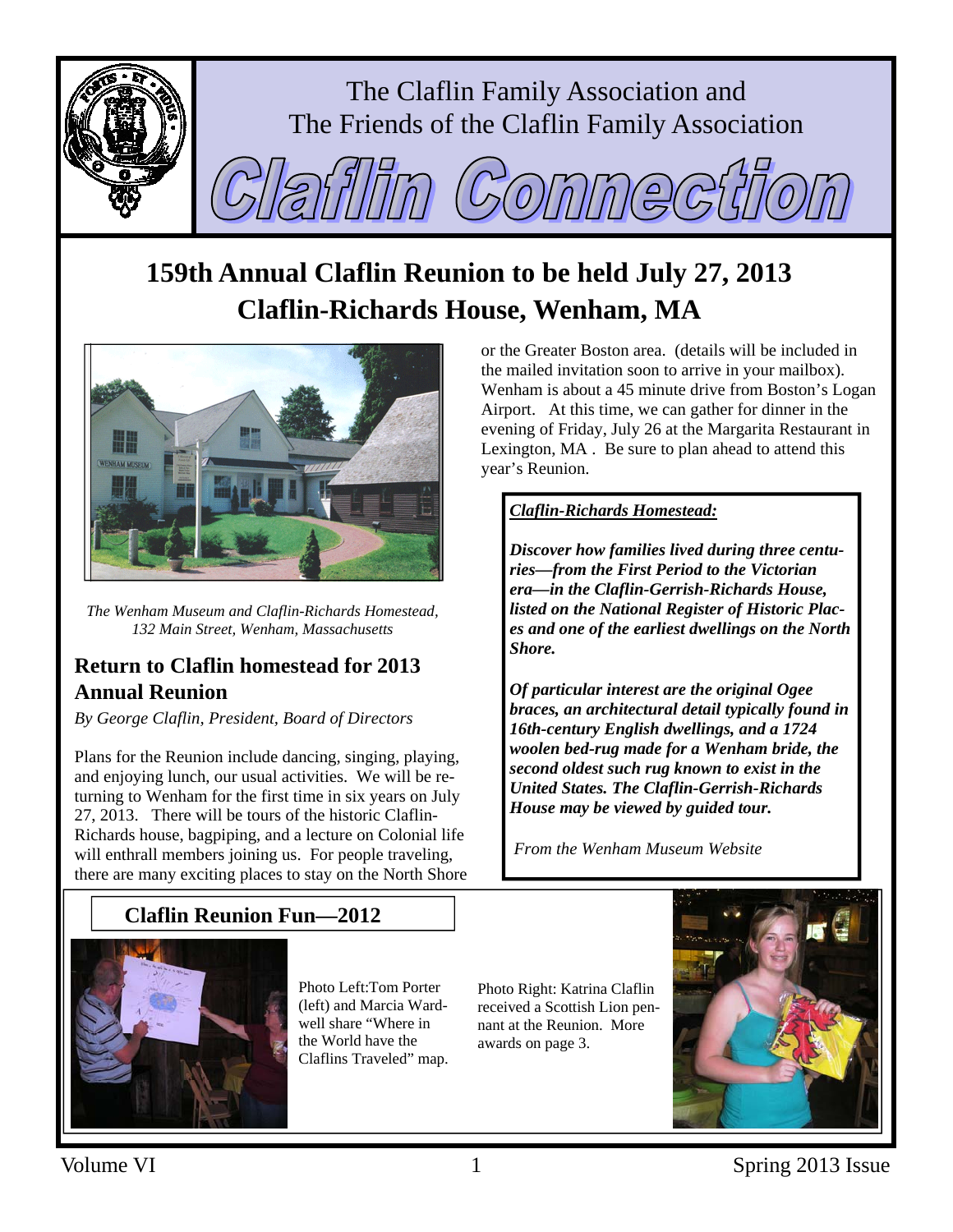#### **Annual Reunion 2012 Holliston, MA**

Claflin Family Hold 158<sup>th</sup> Consecutive Family Reunion

Traditions die hard and the 158 year-old tradition of holding a Claflin family reunion on the last Saturday in July is still going strong. The Claflin family held its  $158<sup>th</sup>$  consecutive family reunion on Saturday, July 28, 2012 at the Holliston Historical Society in Holliston, MA. There were approximately 90 attendees on that hot day.

The formal schedule for the day involved mingling with family members over coffee and donuts, set-up, mingling, a meeting of the Board, mingling, followed by mingling, lunch, an open meeting of the Association and more mingling. To help with the mingling, Reunion organizer Tom Porter dispersed some fun and interesting activities around the room. For example, three containers of different sizes, each filled with an assortment of hard candies were placed around the meeting hall. As family moved around the room, they were to guess how many pieces of candy were in each container. The shape and features of each container presented some challenges. At the conclusion of the open meeting, the person who guessed closest to the actual number of pieces of candy in each won the container and its contents.

Another activity involved finding out where Claflins have travelled and where Claflins live now. To answer the question: "Where in the world have all the Claflins traveled?" Tom had a poster with a map of the world on it and invited family members to indicate where they have been. Over sixty places were identified. It was interesting to learn that our family has set foot on six continents – the only continent lacking our footprint is Antarctica.

To answer the question: "Where do Claflins live now?" Tom had a map of the United States and asked family members to indicate not only where they live, but where they know other Claflins live now. It was not surprising to learn that our family has spread across North America and lives as far away as Hawaii.

For entertainment, there were plans to have two live fiddlers to provide music for doing some Scottish dancing. Unfortunately,

#### one of the musicians sprained her ankle the night before and they had to cancel at the last minute. However, the family was able to fill up the time with more mingling! There were also some activities set up on the lawn for those who were willing to brave the heat.

Let's look forward to continuing our long tradition of Reunions in July!

#### **Claflin Scholarship Recipient Profile:**

Nicholas Porter, Boston University

Nicholas Porter is one of this (and last) year's recipients of the Friends of the Claflin Family Association scholarships. Nicholas is a junior studying biochemistry at Bos-



ton University. He is (and his parents are) grateful to the Association for sponsoring the scholarship. Nicholas' Mom, Dad and brother Mitchell Claflin Porter live in Shrewsbury, MA where Nicholas graduated from high school. Before entering BU, Nicholas was involved in a number of musical activities. He is an Eagle Scout with the Boy Scouts of America.

Although his studies keep him very busy, Nicholas spends his free time pursuing his passion for music by being a member of the Dear Abbeys, Boston University's premiere all-male a cappella singing group. The group's 13 members sing at various venues both on- and offcampus. One highlight of belonging to the group is an annual road trip. Those trips have taken Nicholas to Washington, DC, Columbia, South America, New Orleans, Louisiana and in January, to California. You can learn more about the group at www.dearabbeys.com

## *Claflin Scholarships Available—Inquire Now*

A Claflin Family scholarship is granted to a descendant of Robert MacLachlan. The application must be accepted by an accredited college founded by Lee Claflin. The two colleges are: Claflin University in Orangeburg, South Carolina and Boston University. The scholarship is based upon merit and is renewable. In case of multiple applications the award will be granted on a first come first serve basis. The applicant must complete the application and enclose a copy of his/her letter of acceptance to either Claflin University or Boston University. For a copy of the application and for submission, please contact Leslie Dolleman via email at lesliedolleman@comcast.net.

*Application Deadline: May 31.* 

**SAVE THE DATE! CLAFLIN FAMILY REUNION JULY 27, 2013 Look for your invitation in the mail soon.**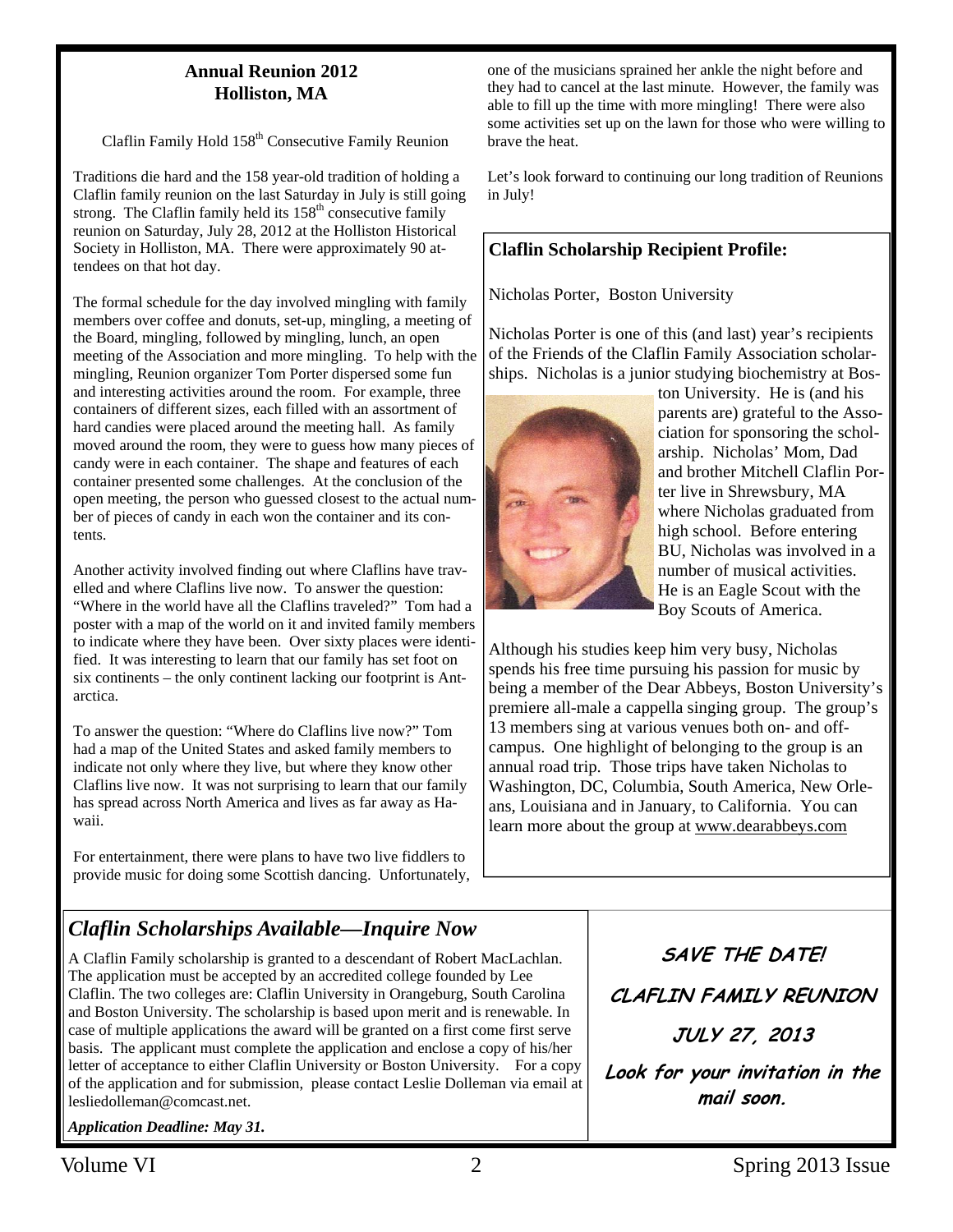

Claflins gathered at the Holliston Historical Society for the 158th Annual Reunion.



Jean Gomez, Jean Gomez,<br>Oldest Attendee Lynne Claflin,

Winner, Attendee from the furthest distance, Phoenix, Oregon



## **Claflin Family Archives Are Established**



With the signing of the Memorandum of Understanding the Claflin Family Archives are now a reality. The Claflin Family Association (CFA) had agreed to the establishment of an archive at Hopkinton, MA Historical Society at the July 2012 Reunion. On November 10, 2012, CFA President George Claflin and Hopkinton Historical Society President Bill Shaw signed the agreement. The CFA presented a check as a contribution to the Society. Work on the Archives is scheduled for spring and fall.

"The file cabinet and storage wardrobe have arrived and are ready for the items we have had in storage," said Archive Committee Chairman, John Pillis. Donated articles are catalogued for placement. The catalogue of current items will be available for the Claflin Reunion in July. If you have an artifact you would like for the Claflin Archives, contact John Pillis, Archive Committee Chairman at *jpillis@aol.com*.